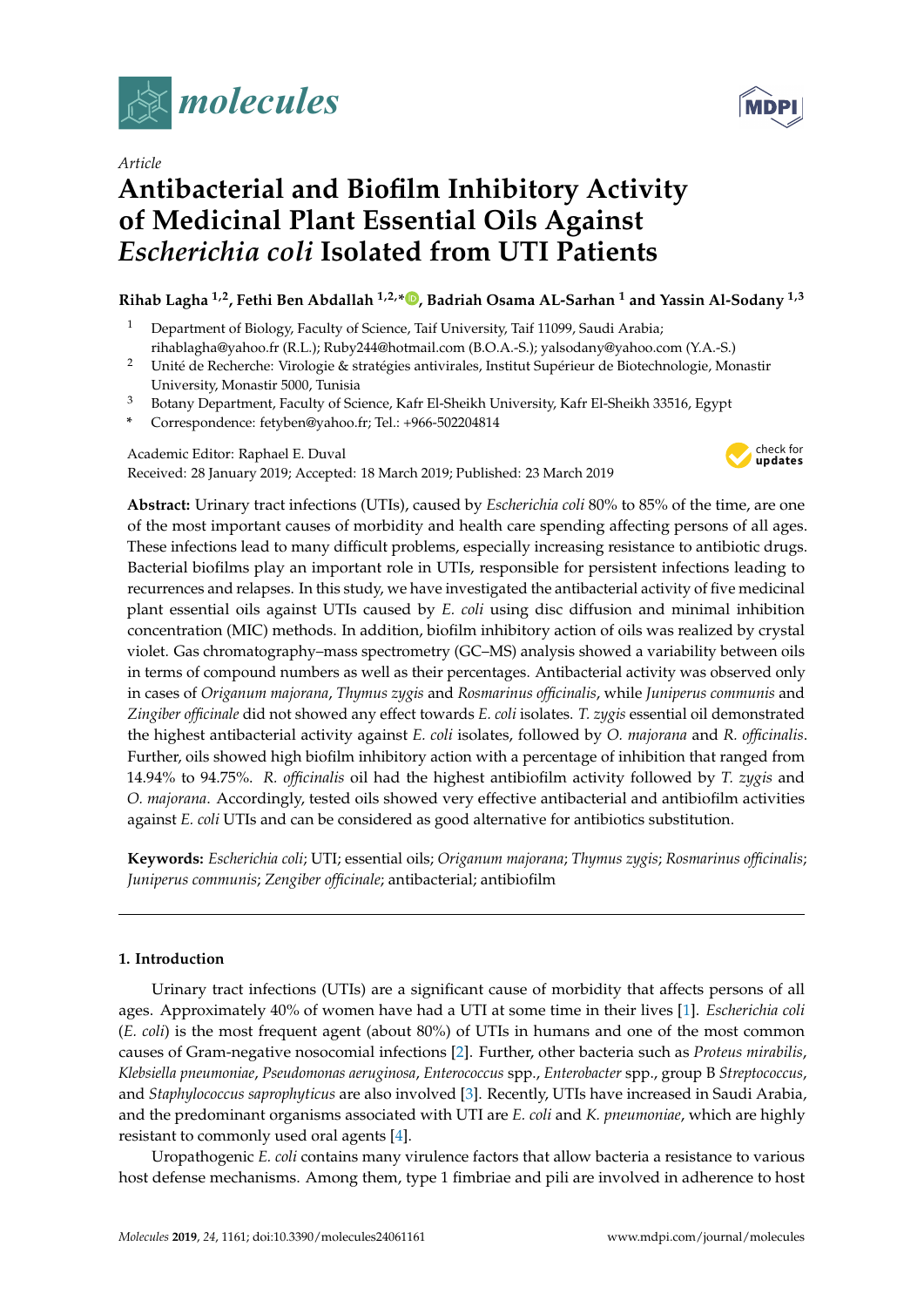cells and invasion [\[5\]](#page-9-4), while toxins and flagella play an important role in pathogen dissemination. *Molecules* **2019**, *24*, x 2 of 13 Biofilm formation can be considered as the urovirulence determinant responsible for the long-lasting persistence of bacteria in the genitourinary tract [\[6\]](#page-9-5). Urinary catheters destroy natural barriers and provide a nidus for infection by serving as a substrate for biofilm formation. Several studies have demonstrated that biofilm cells are more resistant to antimicrobial agents than planktonic bacterial cells [\[7\]](#page-9-6). The resistance of biofilms to antibiotics contributes to the persistence of infections, such as those associated with implanted devices  $[8]$ .

Antimicrobial agents are not effective against biofilms, and there are few novel compounds under development. Increased knowledge regarding biofilm formation has been conducted to recognize several possible points for targeted antibiofilm approaches [\[9](#page-9-8)[,10\]](#page-9-9)

Essential oils (EOs) have been used for hundreds of years as a natural medicine to combat a variety of infections. EOs such as *Origanum majorana*, *Thymus zygis, Rosmarinus officinalis*, Juniperus communis and *Zengiber officinale* have been recorded for their antibacterial, and/or antibiofilm activities [11-[15\]](#page-10-0). Several reports have demonstrated that oregano, thyme and cinnamon EOs have antioxidant properties related with phenolic compounds such as carvacrol and thymol, and these can be used under certain conditions as fungicides and bactericides [\[16](#page-10-1)[–19\]](#page-10-2). Prabuseenivasan et al. [\[20\]](#page-10-3) reported that oregano, that oregano, the monstrated that oregano, the monstrated that oregano, the monstrated that or monstrated that 19 EOs showed antibacterial activity and demonstrated a significant inhibitory effect by cinnamon, clove, geranium, lemon, lime, orange and rosemary oils against Gram-positive and Gram-negative bacteria. Furthermore, Wojnicz et al. [\[21\]](#page-10-4) showed that *Betula pendula* affected the biofilm formation by uropathogenic *E. coli,* inhibiting between 43–80% of biofilm formation by *E. coli*. Kim and Park [\[22\]](#page-10-5) showed that toluene extract from *Z. officinalis* inhibited between 39–56% of biofilm formation by *P. aeruginosa* (PA14). be used under certain activity and demonstrated a significant materies y effect by emating

Antimicrobial action of EOs has attributed due to the damage of cell wall and cell membrane. Many EOs have relatively low mammalian toxicity and degrade quickly, making them safe [\[23\]](#page-10-6). Generally, Gram-negative bacteria are more resistant to EOs than Gram-positive bacteria [\[24\]](#page-10-7). As such, the structure of the Gram-positive bacteria cell wall allows hydrophobic molecules to easily penetrate the cells and act on both the cell wall and within the cytoplasm  $[25]$ .

The aim of this study was to investigate the potential antibacterial and antibiofilm activities of Z. officinale, O. majorana, R. officinalis, J. communis and T. zygis medicinal plants EOs against E. coli *associated with urinary tract infection.* 

#### **2. Results**

### *2.1. Population of the Study*

associated with urinary tract infection.

Out of the 50 patients investigated in this work, we had 35 females (0.7) and 15 males (0.3) with ages ranging from two months to 90 years. The distribution of infected patients based on gender and age is presented in Figure [1.](#page-1-0)

<span id="page-1-0"></span>

**Figure 1.** Age distribution of patients in relation to gender. **Figure 1.** Age distribution of patients in relation to gender.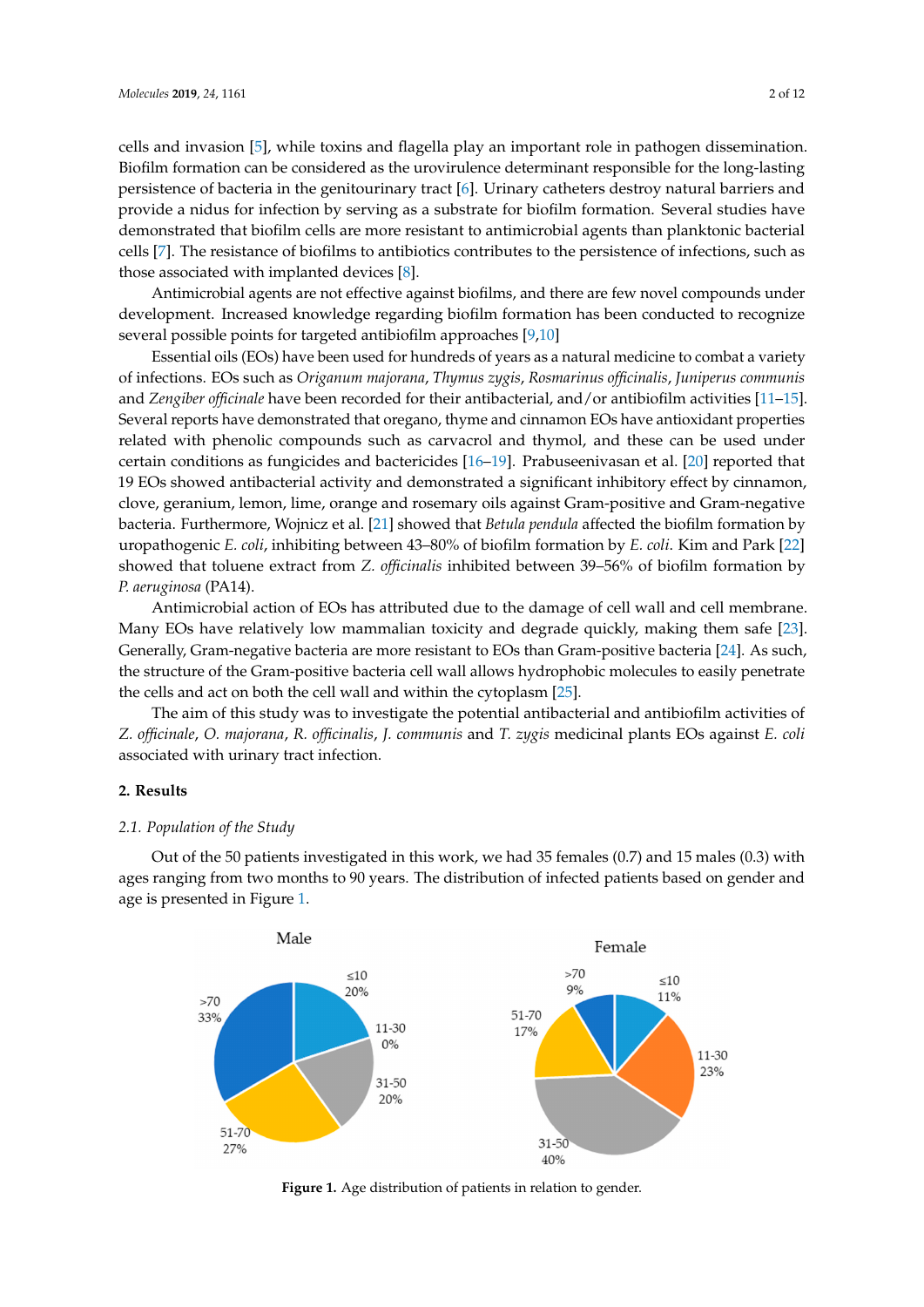## *2.2. Chemical Composition of the Essential Oils*

The chemical compositions of *J. communis*, *Z. officinale*, *O. majorana*, *T. zygis* and *R. officinalis* EOs are presented in Table [1.](#page-2-0) GC–MS analysis showed a variability between oils in term of compounds number as well as their percentages. A total of 58 constituents were identified in tested oils and were distributed as follow: 35, 9, 31, 30 and 13 compounds in *J. communis*, *Z. officinale O. majorana*, *T. zygis* and *R. officinalis* respectively.

<span id="page-2-0"></span>

| Components                  | J. communis %            | Z. officinale %              | O. majorana %            | T. zygis $\%$            | R. officinalis %         |
|-----------------------------|--------------------------|------------------------------|--------------------------|--------------------------|--------------------------|
| $\alpha$ -Pinene            | 47.1                     | 2.6                          | 0.46                     | 3.6                      | 11.7                     |
| Sabinene                    | 3.6                      | $\qquad \qquad \blacksquare$ | $\,8\,$                  | 0.84                     | $\overline{\phantom{a}}$ |
| $\beta$ -Pinene             | 2.5                      | ٠                            | 1.4                      | 0.33                     | 6.3                      |
| $\beta$ -Myrcene            | 11.7                     |                              | 1.1                      | 8.6                      | 1.5                      |
| $\alpha$ -phellandrene      | 0.43                     |                              | 0.30                     | 0.48                     | $\omega$                 |
| Limonene                    | 6.2                      | 5.7                          | 3.5                      | 2.6                      | 2.2                      |
| Terpinen-4-ol               | 2.3                      | -                            | 25.9                     | 11.7                     | $\overline{\phantom{a}}$ |
| Bornyl acetate              | 0.22                     | $\overline{\phantom{a}}$     | $\omega$                 | 0.07                     | 0.4                      |
| β-Caryophyllene             | 2.8                      |                              | 2.3                      | 1.6                      | $\overline{\phantom{a}}$ |
| $\alpha$ -Thujene           | 1.1                      |                              | 0.33                     | 0.21                     | $\overline{\phantom{a}}$ |
| Camphene                    | 0.43                     | 7.4                          | 0.03                     | 0.74                     | 3.2                      |
| $\Delta$ 3-Carene           | 0.12                     | -                            | $\overline{\phantom{a}}$ | $\blacksquare$           | $\overline{\phantom{a}}$ |
| $\alpha$ -Terpinene         | 1.6                      |                              | 7.7                      | 4.2                      | $\overline{\phantom{m}}$ |
| $p$ -Cymene                 | 0.63                     |                              | 3.4                      | 2.2                      | $\mathbf{1}$             |
| 1,8-Cineole                 | $\Box$                   | 2.6                          | 0.15                     | $\overline{\phantom{a}}$ | 47.7                     |
| $\gamma$ -Terpinene         | 2.6                      | ÷,                           | 16.9                     | 7.6                      | ÷,                       |
|                             | 1.6                      |                              | 1.7                      | 2                        | ÷                        |
| Terpinolene                 | 0.07                     |                              | 10.9                     | 39.7                     | 0.859                    |
| Linalool                    |                          |                              | $\blacksquare$           |                          |                          |
| Borneol                     | 0.1                      |                              |                          | 1.9                      | $\overline{2}$           |
| $\alpha$ -Terpineol         | 0.47                     |                              | 2.5                      | 1.7                      | 2.5                      |
| $\alpha$ -cubebene          | $\equiv$                 |                              | ÷,                       | L,                       | $\overline{\phantom{a}}$ |
| $\alpha$ -Copaene           | 0.48                     |                              | $\overline{a}$           | L.                       | $\rightarrow$            |
| Camphor                     | $\blacksquare$           |                              |                          | 0.22                     | 9.6                      |
| $\beta$ -Elemene            | 0.84                     |                              |                          |                          | $\overline{\phantom{a}}$ |
| $\gamma$ -Elemene           | 0.67                     |                              |                          |                          |                          |
| trans-β-pharnesene          | 0.49                     |                              |                          |                          |                          |
| α-Humulene                  | 2                        |                              | 0.05                     |                          |                          |
| $\gamma$ -Muurolene         | 0.7                      |                              | $\frac{1}{2}$            |                          |                          |
| Germacrene D                | 1.2                      |                              |                          |                          |                          |
| cis and trans-thujan-4-ol   | $\overline{\phantom{a}}$ |                              | $2.2 - 2.3$              | $0.88 - 2.2$             |                          |
| cis and trans piperitol     | $\overline{\phantom{a}}$ |                              | $0.13 - 0.18$            | $0.13 - 0.08$            |                          |
| Linalyl acetate             |                          |                              | 7                        | 0.5                      |                          |
| Carvacrol                   |                          |                              | 0.03                     | 0.08                     |                          |
| Thymol                      | $\overline{\phantom{a}}$ |                              | 0.05                     | 0.52                     |                          |
| Bicyclogermacrene           | ÷                        |                              | 0.41                     | 0.16                     | ٠                        |
| Cis and                     |                          |                              | $0.59 - 0.32$            | $0.37 - 0.25$            |                          |
| trans-p-menth-2-en-1-ol     |                          |                              |                          |                          |                          |
| $\alpha$ -Selinene          | Trace                    |                              |                          |                          |                          |
| $\beta$ -Selinene           | 0.27                     |                              |                          |                          |                          |
| $\alpha$ -Muurolene         | 1.1                      |                              |                          |                          |                          |
| $\gamma$ -Cadinene          | 0.52                     |                              |                          |                          |                          |
| $\delta$ -Cadinene          | $\overline{2}$           |                              |                          |                          |                          |
| Germacrene B                | 0.14                     |                              |                          |                          |                          |
| T-Cadinol                   | 0.06                     |                              |                          |                          |                          |
| $\alpha$ -Cadinol           | 0.1                      |                              |                          |                          |                          |
| T-Muurolol                  | 0.13                     |                              | $\overline{\phantom{m}}$ |                          |                          |
| Caryophyllene oxide         | L,                       |                              | 0.04                     |                          |                          |
| Ocimene                     |                          |                              | 0.07                     |                          |                          |
| Spathulenol                 |                          |                              | 0.01                     |                          |                          |
| cis-Dihydrocarvone          |                          |                              | $\overline{a}$           | 0.17                     |                          |
| trans-Dihydrocarvone        |                          |                              |                          | 0.2                      | $\overline{\phantom{m}}$ |
| Verbenone                   |                          |                              |                          |                          | 0.2                      |
| ar-curcumene                |                          | 8                            |                          |                          | ÷                        |
| α-Zingiberene               |                          | 33.1                         |                          |                          |                          |
| $\alpha$ -Farnesene         |                          | 3.4                          |                          |                          |                          |
| β-Bisabolene                |                          | 6.4                          |                          |                          |                          |
| $\beta$ -Sesquiphellandrene |                          | 13.5                         |                          |                          |                          |

**Table 1.** Chemical composition of the essential oils.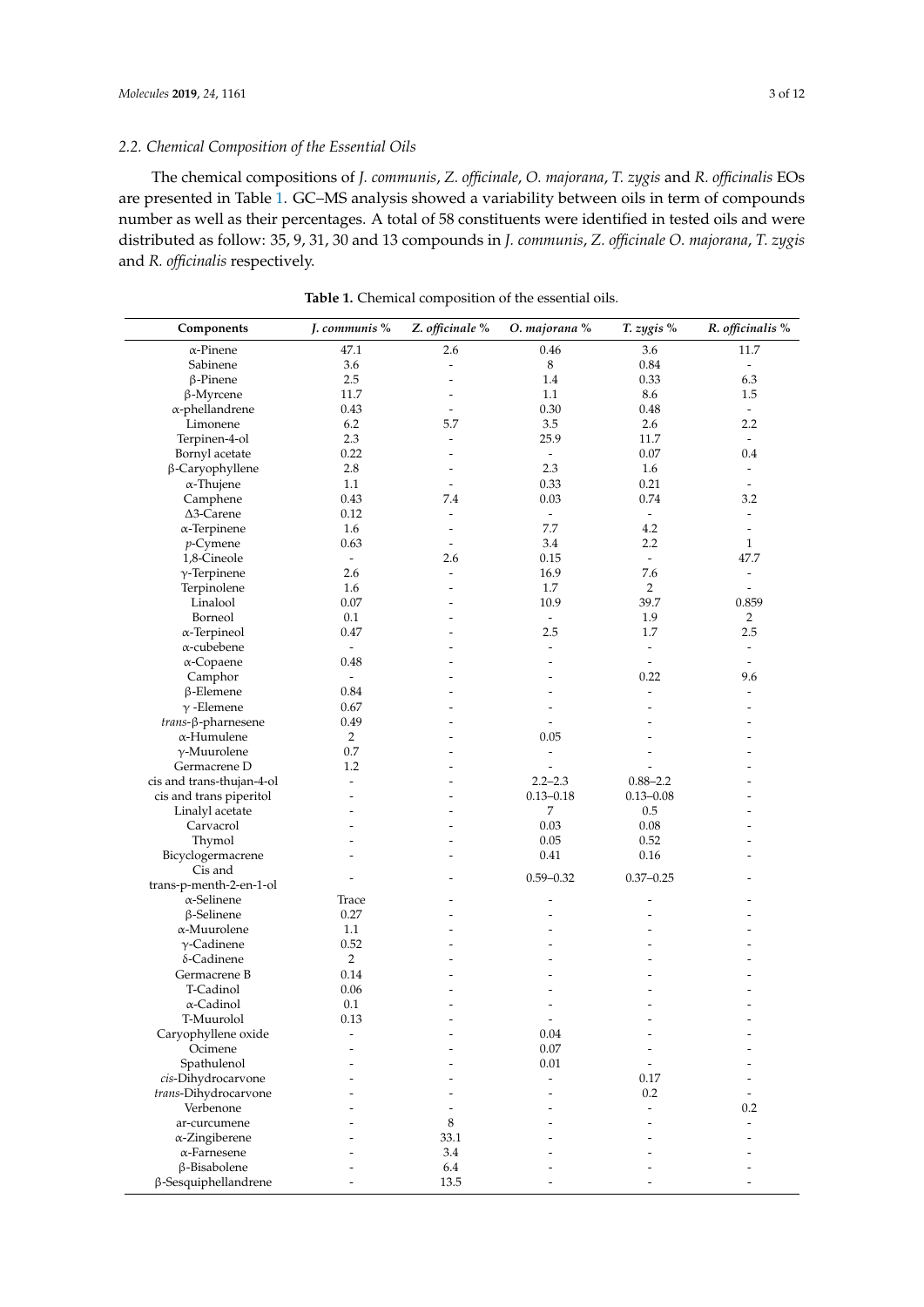The major components of *J. communis* EO were α-Pinene (47.1%), β-Myrcene (11.7%) and Limonene (6.2%); those of *Z. officinale* were α-Zingiberene (33.1%), β-Sesquiphellandrene (13.5%), ar-curcumene (8%), β-Bisabolene (6.4%), Camphene (7.4%) and Limonene (5.7%). Furthermore, the main components of *O. majorana* EO were Terpinen-4-ol (25.9%), γ-Terpinene (16.9%), Linalool (10.9%), Sabinene (8%) and α-Terpinene (7.7%). In addition, the major constituents of *T. zygis* were Linalool (39.7%), Terpinen-4-ol (11.7%), β-Myrcene (8.6%) and γ-Terpinene (7.6%). Finally, the primary components of *R. officinalis* were 1,8-Cineole (47.7%), α-Pinene (11.7%), Camphor (9.6%) and β-Pinene (6.3%).

## *2.3. Antibacterial Activity of Essential Oils Against E. coli*

## 2.3.1. Disc Diffusion

Antibacterial effect of EOs against *E. coli* studied by the disc diffusion method is shown in Table [2.](#page-3-0) Antibacterial activity was observed only in cases of *O. majorana*, *T. zygis* and *R. officinalis*, while *J. communis* and *Z. officinale* did not show any effect on the *E. coli* isolates. Of the three oils, *T. zygis* EO showed strong inhibitory action (90% of the isolates), followed by *O. majorana* and *R. officinalis* which have a strong inhibitory action on 26% and 14% of the isolates, respectively. Furthermore, based on the high percentage of antibacterial effect, *T. zygis* EO had a strong inhibitory action on 90% of the isolates, *O. majorana* had a complete inhibitory action on 60% of the isolates and *R. officinalis* had a slight inhibitory action on 42% of the isolates. Therefore, *T. zygis* EO appeared as the best antibacterial compound, followed by *O. majorana* with *R. officinalis* ranked third. Based on the gender and age of the specimens, globally, we have observed the same results in cases of total isolates. *T. zygis* was considered as an EO with strong inhibitory action followed by *O. majorana* and *R. officinalis*.

|                       | E. coli Isolates |            |            |           |              |  |  |
|-----------------------|------------------|------------|------------|-----------|--------------|--|--|
| <b>Essential Oils</b> | $(+ + + +)$      | $(+ + +)$  | $(+ +)$    | $(+)$     | $(-)$        |  |  |
|                       | $n\ (\%)$        | $n\ (\%)$  | $n\ (\%)$  | $n\ (\%)$ | $n\ (\%)$    |  |  |
| J. communis           |                  |            |            |           | 50 $(100\%)$ |  |  |
| Z. officinale         |                  |            |            |           | 50 (100%)    |  |  |
| O. majorana           | $13(26\%)$       | $30(60\%)$ | $5(10\%)$  | 2(4%)     | $0\%$        |  |  |
| T. zygis              | 45 (90%)         | 2(4%)      | 3(6%)      |           | $0\%$        |  |  |
| R. officinalis        | 7(14%)           | 12(24%)    | $10(20\%)$ | 21(42%)   | $0\%$        |  |  |

<span id="page-3-0"></span>**Table 2.** Antibacterial activity of essential oils against *E. coli* isolates using disc diffusion.

Strong inhibitory action  $(+ + + +)$ , Complete inhibitory action  $(+ +)$ , Partial inhibitory action  $(+ +)$ , Slight inhibitory action (+) and no inhibitory action (–), *n*: number of isolates.

## 2.3.2. Antibacterial Activity of MIC and MBC

Antibacterial activity of EOs was evaluated by determining minimal inhibition concentrations (MICs) and minimal bactericidal concentrations (MBCs) in relation to the 50 *E. coli* isolates and reference strain (Table [3\)](#page-4-0). The MIC values of *O. majorana* EO ranged from 0.19 mg/mL to 0.78 mg/mL, while the MBC values ranged from 1.56 mg/mL to 12.5 mg/mL. These results indicated that bacteria isolated from female children (MIC from 0.19 to 0.39 mg/mL and MBC at 1.56 mg/mL) were more sensitive to this oil compared to other isolates. Further, strains isolated from male adults were the most resistant with MBC values going up 12.5 mg/mL.

The MIC values of *T. zygis* EO were in the range of 0.19 mg/mL to 0.78 mg/mL, while the MBC values were in the range of 1.56 mg/mL to 6.25 mg/mL. The most sensitive bacteria were isolated from male children (MIC at 0.19 mg/mL and MBC at 1.56 mg/mL). However, all the isolates reacted in the same way to *R. officinalis* (MIC from 1.56 to 3.125 mg/mL and MBC at 12.5 mg/mL). *T. zygis* EO demonstrated the highest antibacterial activity against *E. coli* isolates compared to *O. majorana* and *R. officinalis*.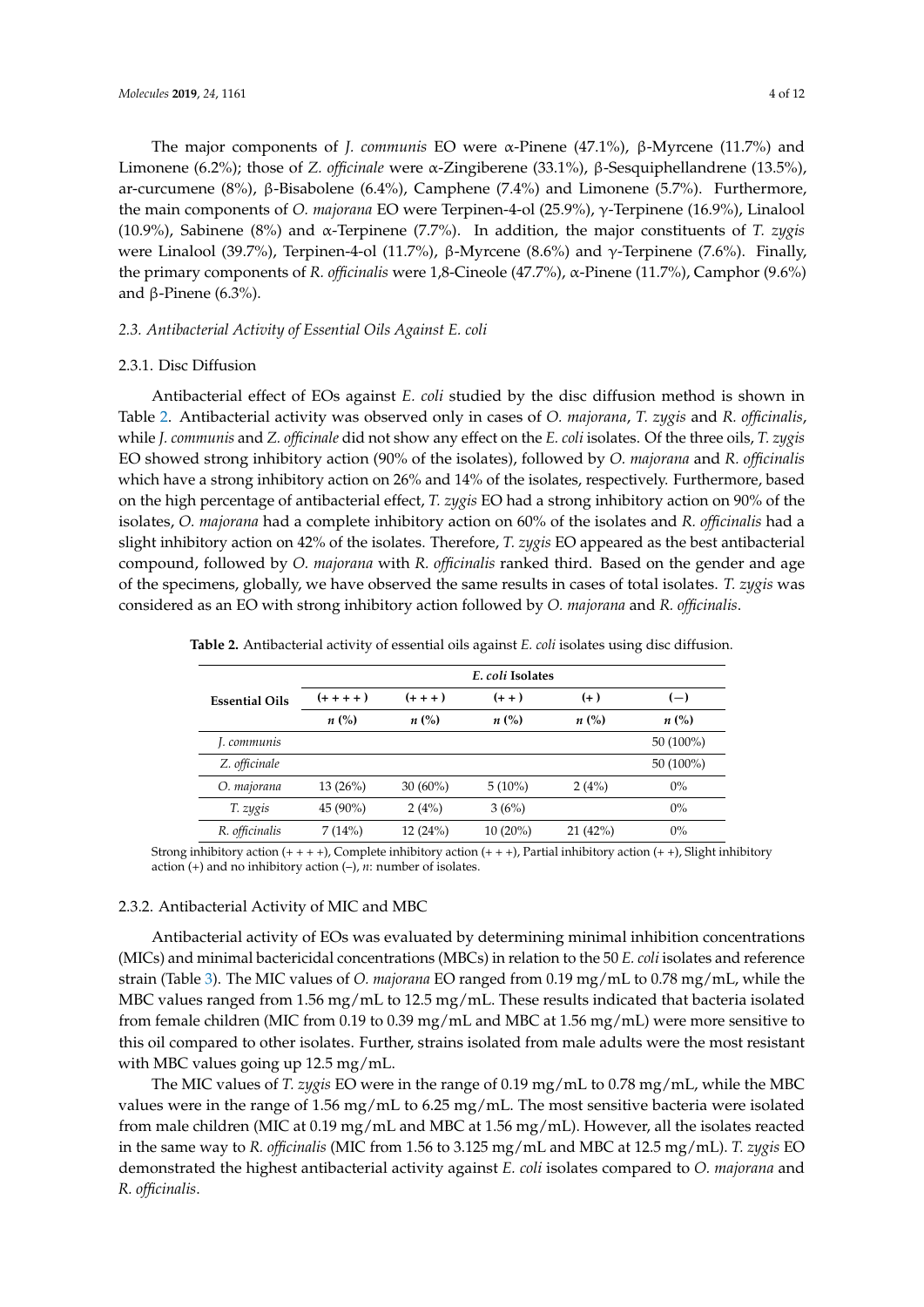Person correlation (r) indicated that there was a significant positive correlation between age and MIC of *T. zygis* oil (*r* = 0.289, *P* < 0.05), a non-significant positive correlation between age and MIC of *R. officinalis* oil (*r* = 0.213, *p* > 0.05) and a non-significant negative correlation between age and MIC of *O. majorana* oil (*r* = −0.082, *p* > 0.05).

<span id="page-4-0"></span>**Table 3.** The minimal inhibition concentration (MIC) and minimal bactericidal concentration (MBC) values (mg/mL) of essential oils (Eos) against *E. coli* isolates tested with micro-dilution assay.

| <b>Isolates</b>  | O. majorana   |               | T. zygis      |               | R. officinalis |            |
|------------------|---------------|---------------|---------------|---------------|----------------|------------|
|                  | <b>MBC</b>    | <b>MIC</b>    | <b>MBC</b>    | <b>MIC</b>    | <b>MBC</b>     | <b>MIC</b> |
| All samples      | $1.56 - 12.5$ | $0.19 - 0.78$ | $1.56 - 6.25$ | $0.19 - 0.78$ | 12.5           | 1.56–3.125 |
| Males            | $1.56 - 12.5$ | $0.19 - 0.78$ | 1.56–3.125    | $0.19 - 0.78$ | 12.5           | 1.56–3.125 |
| Adult males      | 1.56-12.5     | $0.19 - 0.78$ | 1.56-3.125    | $0.19 - 0.78$ | 12.5           | 1.56-3.125 |
| Children males   | 1.56          | $0.19 - 0.78$ | 1.56          | 0.19          | 12.5           | 1.56-3.125 |
| <b>Females</b>   | 1.56–3.125    | $0.19 - 0.78$ | $1.56 - 6.25$ | $0.19 - 0.78$ | 12.5           | 1.56-3.125 |
| Adult females    | 1.56-3.125    | $0.19 - 0.78$ | $1.56 - 6.25$ | $0.19 - 0.78$ | 12.5           | 1.56-3.125 |
| Children females | 1.56          | $0.19 - 0.39$ | $1.56 - 6.25$ | $0.19 - 0.39$ | 12.5           | 1.56-3.125 |

## *2.4. Biofilm Formation*

Fifty *E. coli* UTI isolates were screened for their abilities to form a biofilm on polystyrene surface (Table [4\)](#page-4-1). The results showed that 44% of the isolates were able to form biofilm with optical density 570 (OD570) values ranging from 0.102 to 0.543 and were considered as low-grade positive, whereas the other strains did not show any biofilm formation. The majority of biofilm-forming bacteria were isolated from adult female samples (17 isolates), while only one strain was isolated from a child. Five strains isolated from males were considered as low-grade positive. Reference *E. coli* ATCC 25922 appeared as a low-grade positive biofilm. Analysis of variance (ANOVA) indicated that there was a non-significant effect of age (F =  $0.758$ ,  $p > 0.05$ ) or gender (F =  $0.489$ ,  $p > 0.05$ ) of the specimen on biofilm formation.

**Table 4.** Biofilm formation on polystyrene surface of *E. coli* isolates.

<span id="page-4-1"></span>

| <b>Isolates</b>   | $OD570 \pm SD$    | <b>Biofilm Formation</b> | <b>Isolates</b> | OD570 $\pm$ SD    | <b>Biofilm Formation</b> |
|-------------------|-------------------|--------------------------|-----------------|-------------------|--------------------------|
| 1                 | $0.025 \pm 0.012$ | Negative                 | 26              | $0.166 \pm 0.038$ | low-grade positive       |
| 2                 | $0.025 \pm 0.008$ | Negative                 | 27              | $0.139 \pm 0.025$ | low-grade positive       |
| 3                 | $0.041 \pm 0.006$ | Negative                 | 28              | $0.175 \pm 0.013$ | low-grade positive       |
| $\overline{4}$    | $0.104 \pm 0.039$ | low-grade positive       | 29              | $0.543 \pm 0.02$  | low-grade positive       |
| 5                 | $0.286 \pm 0.019$ | low-grade positive       | 30              | $0.279 \pm 0.041$ | low-grade positive       |
| 6                 | $0.174 \pm 0.058$ | low-grade positive       | 31              | $0.292 \pm 0.03$  | low-grade positive       |
| 7                 | $0.160 \pm 0.045$ | low-grade positive       | 32              | $0.142 \pm 0.018$ | low-grade positive       |
| 8                 | $0.183 \pm 0.078$ | low-grade positive       | 33              | $0.019 \pm 0.008$ | Negative                 |
| 9                 | $0.015 \pm 0.003$ | Negative                 | 34              | $0.021 \pm 0.015$ | Negative                 |
| $10\,$            | $0.030 \pm 0.005$ | Negative                 | 35              | $0.011 \pm 0.022$ | Negative                 |
| 11                | $0.093 \pm 0.016$ | Negative                 | 36              | $0.068 \pm 0.038$ | Negative                 |
| 12                | $0.046 \pm 0.009$ | Negative                 | 37              | $0.058 \pm 0.049$ | Negative                 |
| 13                | $0.145 \pm 0.011$ | low-grade positive       | 38              | $0.063 \pm 0.032$ | Negative                 |
| 14                | $0.059 \pm 0.018$ | Negative                 | 39              | $0.031 \pm 0.006$ | Negative                 |
| 15                | $0.171 \pm 0.087$ | low-grade positive       | 40              | $0.026 \pm 0.008$ | Negative                 |
| 16                | $0.355 \pm 0.076$ | low-grade positive       | 41              | $0.042 \pm 0.058$ | Negative                 |
| 17                | $0.102 \pm 0.036$ | low-grade positive       | 42              | $0.093 \pm 0.035$ | Negative                 |
| 18                | $0.426 \pm 0.068$ | low-grade positive       | 43              | $0.104 \pm 0.011$ | low-grade positive       |
| 19                | $0.110 \pm 0.022$ | low-grade positive       | 44              | $0.096 \pm 0.053$ | Negative                 |
| 20                | $0.025 \pm 0.006$ | Negative                 | 45              | $0.02 \pm 0.019$  | Negative                 |
| 21                | $0.018 \pm 0.016$ | Negative                 | 46              | $0.021 \pm 0.008$ | Negative                 |
| 22                | $0.030 \pm 0.013$ | Negative                 | 47              | $0.166 \pm 0.027$ | low-grade positive       |
| 23                | $0.018 \pm 0.008$ | Negative                 | 48              | $0.104 \pm 0.041$ | low-grade positive       |
| 24                | $0.030 \pm 0.004$ | Negative                 | 49              | $0.024 \pm 0.05$  | Negative                 |
| 25                | $0.347 \pm 0.012$ | low-grade positive       | 50              | $0.037 \pm 0.009$ | Negative                 |
| <b>ATCC 25922</b> | $0.115 \pm 0.028$ | low-grade positive       |                 |                   |                          |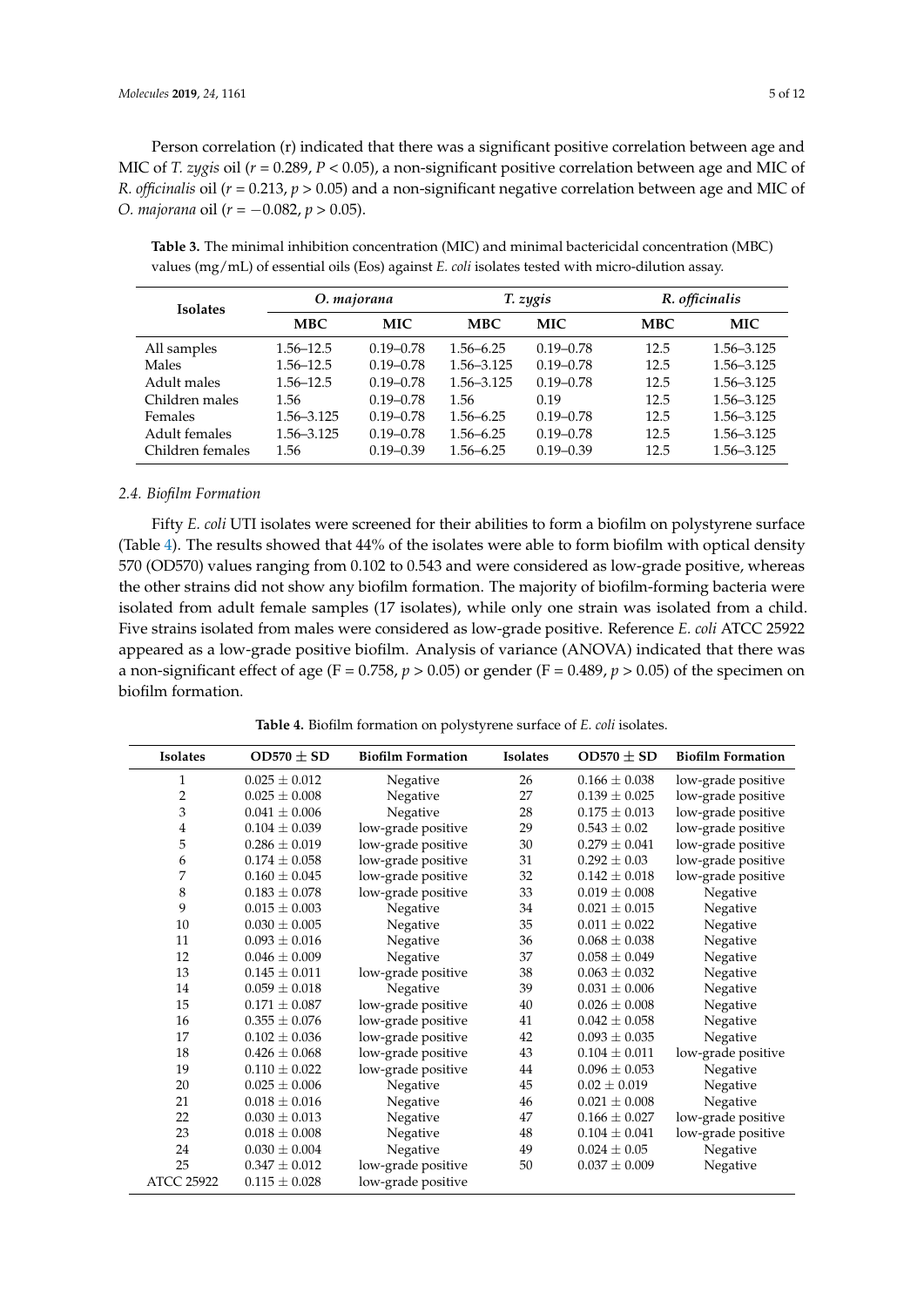## *2.5. Biofilm Inhibitory Activity of Essentials Oils*

Antibiofilm activities of *T. zygis*, *O. majorana* and *R. officinalis* EOs are presented in Table [5.](#page-5-0) The strains used in this part of investigation were selected from the isolates used for biofilm formation potential. In total, 22 isolates considered as low-grade positive biofilm and the reference strain were used.

Firstly, *O. majorana* EO showed an antibiofilm effect on 50% of the isolates (11 strains). Among them, 8 isolates (36.36%) became biofilm negative but no effect was reported on the reference strain with percentage of inhibition ranging from 14.94% to 88.21%. For *T. zygis*, we observed antibiofilm activity on 63.63% of the isolates (14 strains) with a percentage of inhibition varying from 17.81% to 85.81%. Further, 9 isolates (40.9%) changed from low-grade positive to biofilm negative in addition to the reference strain. *R. officinalis* EO demonstrated an antibiofilm effect on 86.36% of the isolates (19 strains). Among them, 17 isolates (77.27%) became biofilm negative in addition to the reference strain. The percentage of inhibition ranged from 28.84% to 94.75%.

The outcomes of the present work showed that, *R. officinalis* EO had the highest antibiofilm activity against *E. coli* followed by *T. zygis* and *O. majorana*.

<span id="page-5-0"></span>

| <b>Isolates</b> | Control<br>$OD570 \pm SD$ | O. majorana<br>OD570 $\pm$ SD | Inhibition<br>(%) | T. zygis<br>OD570 $\pm$ SD | Inhibition $(\%)$ | R. officinalis<br>$OD570 \pm SD$ | Inhibition<br>(%) |
|-----------------|---------------------------|-------------------------------|-------------------|----------------------------|-------------------|----------------------------------|-------------------|
| $\overline{4}$  | $0.104 \pm 0.039$         | $0.103 \pm 0.019$             | $\mathbf{0}$      | $0.103 \pm 0.044$          | $\mathbf{0}$      | $0.105 \pm 0.044$                | $\Omega$          |
| 5               | $0.286 \pm 0.019$         | $0.285 \pm 0.089$             | $\mathbf{0}$      | $0.183 \pm 0.029$          | 36.01             | $0.015 \pm 0.006$                | 94.75             |
| 6               | $0.174 + 0.058$           | $0.148 \pm 0.022$             | 14.94             | $0.143 \pm 0.009$          | 17.81             | $0.110 \pm 0.013$                | 36.78             |
| 7               | $0.160 \pm 0.045$         | $0.164 \pm 0.043$             | $\Omega$          | $0.079 \pm 0.003$          | 50.62             | $0.059 \pm 0.004$                | 63.12             |
| 8               | $0.183 \pm 0.078$         | $0.181 \pm 0.037$             | $\Omega$          | $0.083 \pm 0.006$          | 54.64             | $0.041 \pm 0.008$                | 77.59             |
| 13              | $0.145 \pm 0.011$         | $0.146 \pm 0.025$             | $\mathbf{0}$      | $0.144 \pm 0.028$          | $\mathbf{0}$      | $0.063 \pm 0.006$                | 56.55             |
| 15              | $0.171 \pm 0.087$         | $0.109 + 0.014$               | 36.25             | $0.108 + 0.019$            | 36.84             | $0.021 \pm 0.004$                | 87.71             |
| $16*$           | $0.355 \pm 0.076$         | $0.099 \pm 0.008$             | 72.11             | $0.073 \pm 0.004$          | 79.43             | $0.032 \pm 0.008$                | 90.98             |
| $17*$           | $0.102 \pm 0.036$         | $0.086 \pm 0.003$             | 28.33             | $0.103 \pm 0.013$          | $\mathbf{0}$      | $0.043 \pm 0.002$                | 64.16             |
| $18*$           | $0.426 \pm 0.068$         | $0.089 \pm 0.009$             | 79.10             | $0.171 \pm 0.032$          | 59.85             | $0.080 \pm 0.004$                | 81.22             |
| 19              | $0.110 \pm 0.022$         | $0.109 \pm 0.007$             | $\mathbf{0}$      | $0.118 \pm 0.015$          | $\Omega$          | $0.113 \pm 0.011$                | $\mathbf{0}$      |
| $25*$           | $0.347 \pm 0.012$         | $0.342 + 0.079$               | $\Omega$          | $0.084 + 0.004$            | 75.79             | $0.057 + 0.005$                  | 83.57             |
| $26*$           | $0.166 \pm 0.038$         | $0.041 \pm 0.009$             | 75.30             | $0.097 \pm 0.029$          | 41.56             | $0.021 \pm 0.004$                | 87.34             |
| 27              | $0.139 \pm 0.025$         | $0.137 \pm 0.018$             | $\mathbf{0}$      | $0.076 \pm 0.017$          | 45.32             | $0.015 \pm 0.003$                | 89.2              |
| 28              | $0.175 + 0.013$           | $0.172 + 0.021$               | $\Omega$          | $0.174 + 0.024$            | $\Omega$          | $0.176 + 0.012$                  | $\Omega$          |
| $29*$           | $0.543 \pm 0.02$          | $0.064 \pm 0.005$             | 88.21             | $0.077 \pm 0.009$          | 85.81             | $0.031 \pm 0.007$                | 94.29             |
| $30*$           | $0.279 + 0.041$           | $0.075 \pm 0.008$             | 73.11             | $0.098 \pm 0.006$          | 64.87             | $0.058 \pm 0.003$                | 79.21             |
| 31              | $0.292 \pm 0.03$          | $0.084 \pm 0.004$             | 71.23             | $0.165 \pm 0.004$          | 43.49             | $0.045 \pm 0.008$                | 84.58             |
| $32*$           | $0.142 \pm 0.018$         | $0.140 \pm 0.029$             | $\Omega$          | $0.089 \pm 0.003$          | 36.42             | $0.071 \pm 0.005$                | 49.28             |
| $43*$           | $0.104 \pm 0.011$         | $0.044 + 0.004$               | 57.69             | $0.105 + 0.012$            | $\Omega$          | $0.074 + 0.006$                  | 28.84             |
| $47*$           | $0.166 \pm 0.027$         | $0.102 \pm 0.016$             | 38.55             | $0.162 \pm 0.019$          | $\mathbf{0}$      | $0.099 \pm 0.004$                | 40.36             |
| 48*             | $0.104 \pm 0.041$         | $0.103 \pm 0.023$             | $\mathbf{0}$      | $0.103 \pm 0.044$          | $\Omega$          | $0.044 \pm 0.009$                | 57.69             |
| ATCC 25922 *    | $0.115 \pm 0.028$         | $0.114 \pm 0.017$             | $\mathbf{0}$      | $0.071 \pm 0.006$          | 38.26             | $0.059 \pm 0.006$                | 48.69             |

**Table 5.** Biofilm inhibitory activity of essential oils against *E. coli*.

\*: Isolates became biofilm negative after treatment with EOs.

Person correlation (*r*) indicated that there was non-significant negative correlation between MIC and antibiofilm of both *R. officinalis* ( $r = -0.08$ ,  $p > 0.05$ ) and *T. zygis* ( $r = -0.04$ ,  $p > 0.05$ ), however, there was a non-significant positive correlation between MIC and biofilm of *O. majorana* (*r* = −0.129,  $p > 0.05$ ).

### **3. Discussion**

Urinary tract infections (UTIs) are serious health affecting problems worldwide [\[26\]](#page-10-9). *E. coli* accounts for approximately 85% of community acquired UTIs and 50% of hospital acquired UTIs [\[27\]](#page-10-10). According to Iqbal et al. [\[28\]](#page-10-11), factors like age, gender, immuno-suppression and urological instruments may affect the prevalence of UTIs. This study was carried out on 50 *E. coli* isolates, among them four strains isolated from female children and three strains isolated from male children. Based on gender we noted the predominance of females, and based on age we noted the predominance of adults with UTI. The adult females have the highest prevalence in UTI than males, as well as in case of the child. This is in accordance with results developed by Daoud and Afif in Lebanon [\[29\]](#page-10-12) and Kumar et al.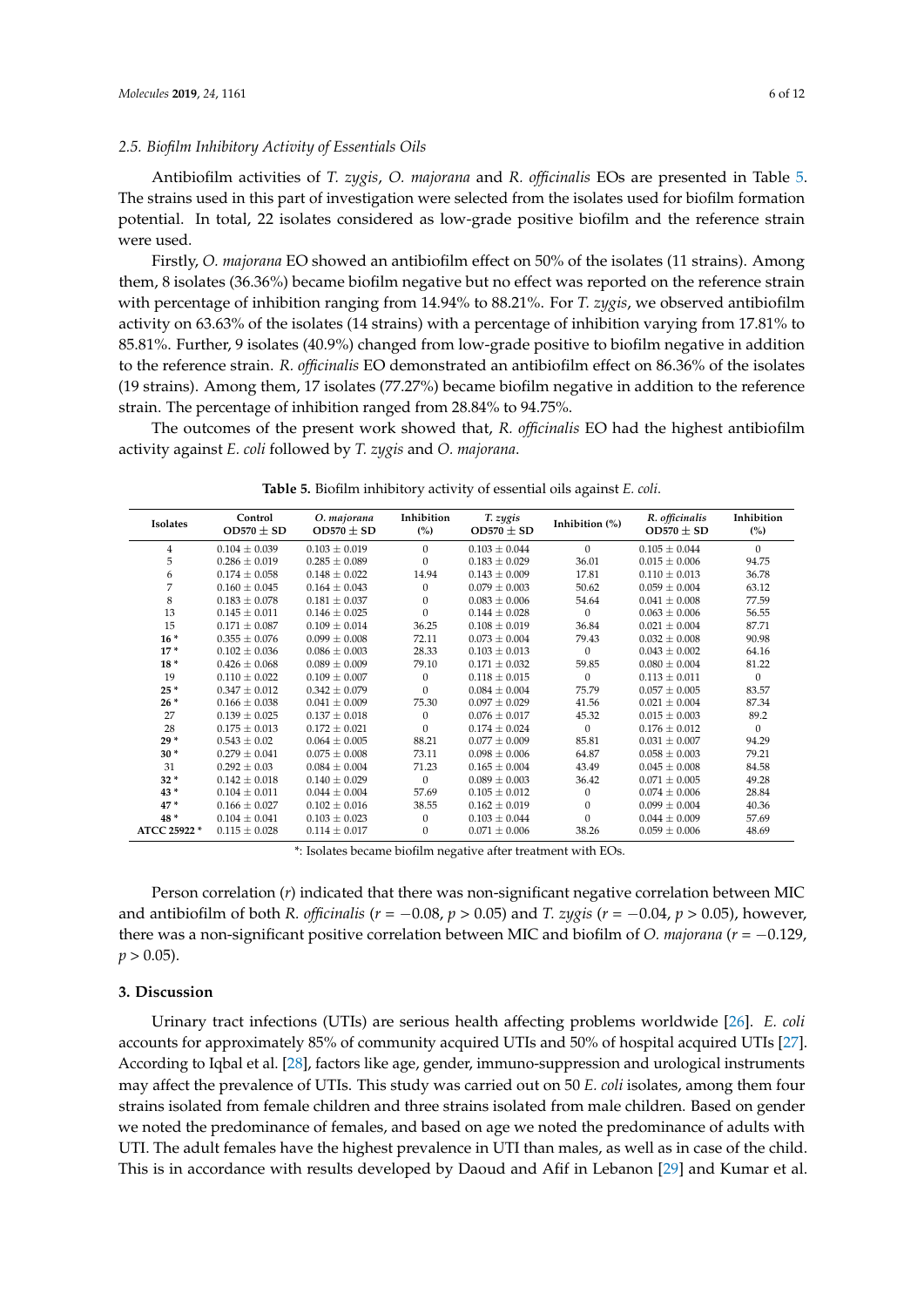in India [\[30\]](#page-10-13). According to these authors, the prevalence of UTIs in females is principally owing to anatomic and physical factors.

EOs have largely been employed for their antibacterial, antifungal and insecticidal activities. At present, approximately 3000 EOs are known, 300 of which are commercially important especially for the pharmaceutical, agronomic, food, sanitary, cosmetic and perfume industries. In our study, five medicinal plant EOs were tested for their antibacterial activities using disc diffusion, MIC and MBC methods. Activity against *E. coli* isolates was observed only in cases of *O. majorana*, *T. zygis* and *R. officinalis*, while *J. communis* and *Z. officinale* did not show any effects. Of the three oils, *T. zygis* showed the highest antibacterial effect on *E. coli* isolates, followed by *O. majorana*. The lowest antibacterial effect was observed with *R. officinalis* EO. Based on biochemical specificity, the highest antibacterial activity of *T. zygis* is due to linalool (39.7%). This alcohol has significant bactericidal and bacteriostatic effects. This finding is in accordance with the report of Pattnaik et al. [\[31\]](#page-10-14) who demonstrated that linalool has a strong effect against a number of different bacteria and fungi. In addition, other major compounds such as Terpinen-4-ol (11.7%), β-Myrcene (8.6%) and  $\gamma$ -Terpinene (7.6%) increased the antibacterial activity of *T. zygis* and may explain the effect of *O. majorana* since these three major compounds exist in both oils. Principally, the antibacterial activity of *O. majorana* could be related to its high content (25.9%) of the monoterpene alcohol, terpinene-4-ol [\[32\]](#page-10-15). The highest antibacterial effect of *T. zygis* compared to *O. majorana* can be explained by the high presence of linalool. Further, the antibacterial property of *R. officinalis* can be attributed to the presence of 1,8-cineole (47.7%) and camphor (9.6%) [\[33\]](#page-10-16), in addition to α-Pinene (11.7%) and β-Pinene (6.3%). It has been shown that 1, 8-cineole produce alterations on the structure of *E. coli*, *S. enteritidis* and *S. aureus* [\[34\]](#page-11-0). The chemical structure of EOs components affects their precise mode of action and antibacterial activity [\[35\]](#page-11-1). According to Faleiro et al. [\[36\]](#page-11-2) activity of *T. zygis* and *O. majorana* is owed to the formation of antibacterial substances from their precursors. The precursors of carvacrol and thymol are p-cymene and α-terpinene. Generally, Gram-negative bacteria are known to be less susceptible to EOs due to the presence of lipopolysaccharide in their cell wall [\[37\]](#page-11-3). However, in this work, *O. majorana*, *T. zygis* and *R. officinalis* EOs demonstrated a very important antibacterial activity against *E. coli* UTIs. *J. communis* and *Z. officinale* did not show any effect against *E. coli* isolates, in accordance with the reports of Sivasothy et al. [\[11\]](#page-9-10) and Pepeljnjak et al. [\[12\]](#page-10-17), who demonstrated that *E. coli* is the most resistant strain to *J. communis* and *Z. officinale* EOs among many Gram-negative and Gram-positive bacteria.

Results of the biofilm formation on polystyrene showed that 44% of the isolates (22 isolates) were able to form biofilm with OD570 values ranging from 0.102 to 0.543 and were considered as low-grade positive. Biofilm development is estimated to be responsible for over 65% of nosocomial infections and 80% of all microbial infections [\[10\]](#page-9-9), with urology being one of the main fields in which biofilm can become a serious problem [\[38\]](#page-11-4). Biofilms are considered as a virulence factor responsible for the long persistence of bacteria in the genitourinary tract [\[39\]](#page-11-5). According to Tabibian et al. [\[7\]](#page-9-6), and Romling, and Balsalobre [\[10\]](#page-9-9), biofilm markedly impedes the treatment of UTIs by protecting encased bacteria from both the host immune response and antimicrobial therapy. This can explain the prevalence and the persistence of *E. coli* UTIs in Saudi hospitals.

Biofilm formation has been associated with medical devices including catheters, ventilators, contact lenses and their treatment becomes increasingly difficult. Thereby, the use of a new natural compound in order to inhibit or eradicate biofilm is of great importance. In this investigation, antibiofilm activity of EOs demonstrated that *O. majorana* had an effect on 50% of the isolates with a percentage of inhibition ranging from 14.94% to 88.21%, *T. zygis* presented activity on 63.63% of the isolates with a percentage of inhibition varying from 17.81% to 85.81%, and *R. officinalis* showed an antibiofilm effect on 86.36% of the isolates with a percentage of inhibition ranging from 28.84% to 94.75%. Thereby, *R. officinalis* EO has the highest biofilm inhibition activity against *E. coli* followed by *T. zygis* and *O. majorana*. Despite the high antibacterial effect observed in the cases of *T. zygis*, *O. majorana* and *R. officinalis*, it appears that the oil with the highest antibiofilm activity has the lowest antibacterial effect and this result has been confirmed by statistical analysis. Indeed, a non-significant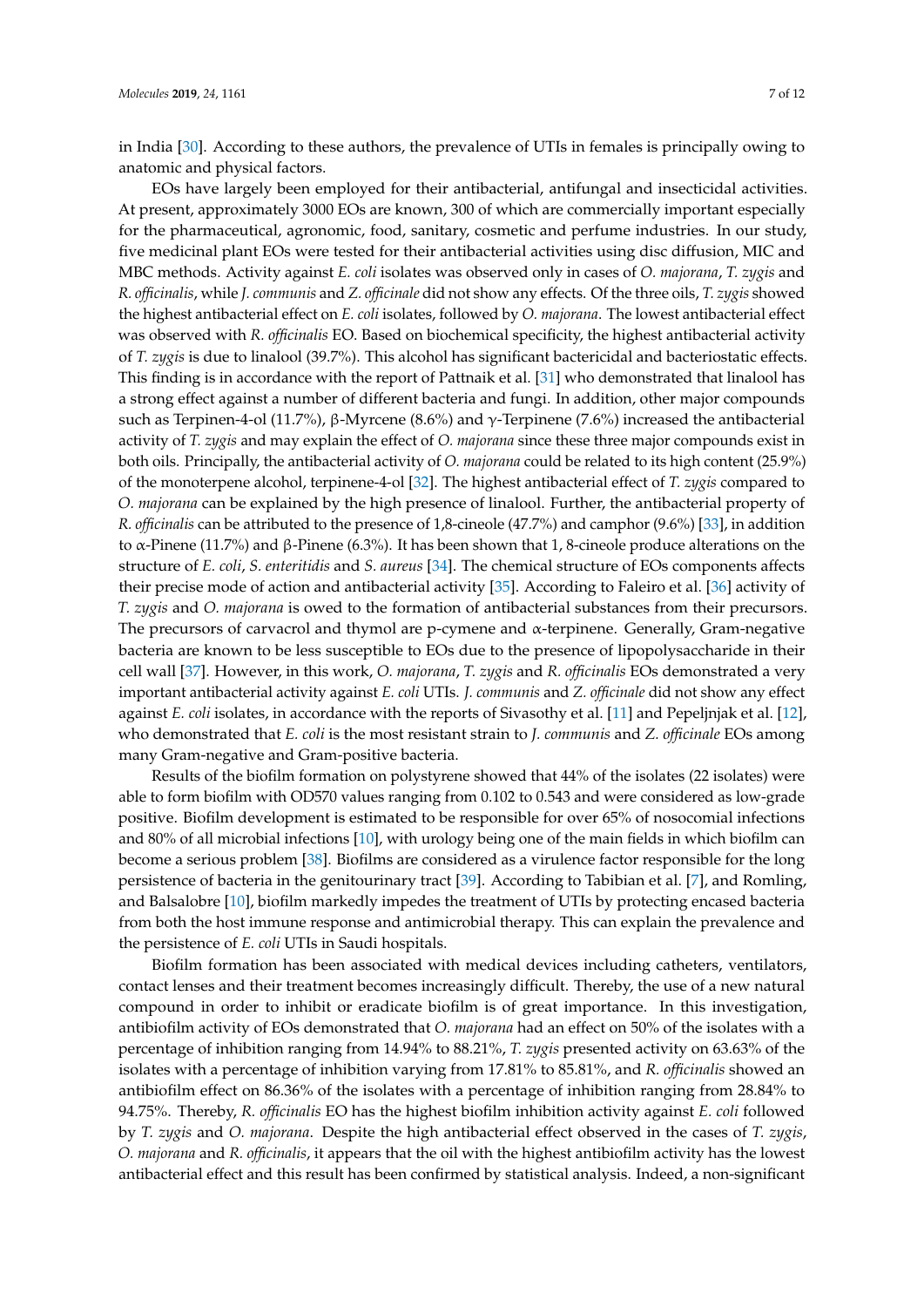correlation was found between the MIC of oils and antibiofilm activities. Based on biochemical composition, 1.8-cineole present in *R. officinalis* does more to inhibit the biofilm formation compared to the linalool and terpinen-4-ol present in *T. zygis* and *O. majorana* Eos, which are the compounds with the highest content. The inhibition of *E. coli* biofilm found in this study suggests that the addition of EOs prior to biofilm formation may contribute to eliminate planktonic cells, and additionally convert the abiotic surface to be less susceptible to cell adhesion. Pretreatment of the surface with plant extracts produces an unfavourable film that promotes detachment, thereby reducing the surface adherence [\[40\]](#page-11-6). Several report have shown that the biofilm could be removed effectively by EOs such as cinnamon oil [\[41\]](#page-11-7), eucalyptus [\[42\]](#page-11-8) and tea tree oil [\[43\]](#page-11-9). Moreover, in this study, we found for the first time that *R. officinalis*, *T. zygis* and *O. majorana* EOs play a role in the inhibition of biofilm formed by *E. coli* UTIs. According to Ceylan et al. [\[44\]](#page-11-10), the amount of biofilm formed by *S. aureus* was reduced to 60.76% after treatment with *R. officinalis* EO. EOs could diffuse through the polysaccharide matrix of the mature biofilm and destabilize it due to strong intrinsic antimicrobial activities [\[45\]](#page-11-11). Additionally, the anti-adherent activity is explained by the alteration of bacterial surface proteins due to their interactions with oils. This will inhibit the initial attachment phase to the abiotic surface [\[45\]](#page-11-11). These results support the medical application of these oils for the prevention and/or treatment of certain infections and diseases.

## **4. Conclusions**

Recently, treatment of *E. coli* infection has become more difficult. This is due to the emergence of multidrug resistant strains. This finding demonstrated the antibacterial and antibiofilm activities of medicinal plant EOs, especially *T. zygis* and *O. majorana*. Therefore, we propose these oils as alternatives to antibiotics and potential sources of new chemotherapeutic drugs because of their diverse and nontoxic effect.

### **5. Materials and Methods**

#### *5.1. Sampling and Bacterial Strains Identification*

Urine samples were from patients with clinical symptoms of urinary tract infection (UTI) referred to King Abdulaziz Specialist Hospital in Taif, Saudi Arabia. Their ages ranged from two months to 90 years. Clean-Catch midstream urine of the patients was collected in a sterile tube (4–5 mL) and immediately transported to the laboratory for analysis. A label containing age and gender identified the tubes.

All samples of urine were inoculated on blood agar as well as MacConckey agar and incubated at  $37^{\circ}$ C for 24 h, and for 48 h in negative cases. A specimen was considered positive for UTI in light of the number of yielded colonies (≥10<sup>5</sup> CFU/mL). *E. coli* isolates were identified by standard biochemical tests and were confirmed using Api 20E system (Bio-merieux, Marcy-l'Étoile, France).

#### *5.2. Essential Oils*

Five commercial medicinal plant EOs were purchased from Laboratoires OMEGA Pharma (Groupe Perrigo) – Phytosun Arôms (France) and maintained at 4 ◦C in dark glass vials until used. These oils were isolated from *J. communis* (54K9X2), *Z. officinale* (M14229), *O. majorana* (74K100C6), *T. zygis* (M13184) and *R. officinalis* (M16084). These EOs were selected for their antibacterial and/or antibiofilm actions reported in literature  $[11-15]$  $[11-15]$  and their use in traditional medicine.

## *5.3. Gas Chromatography—Mass Spectrometry Analysis*

GC analysis was performed as previously described [\[46\]](#page-11-12).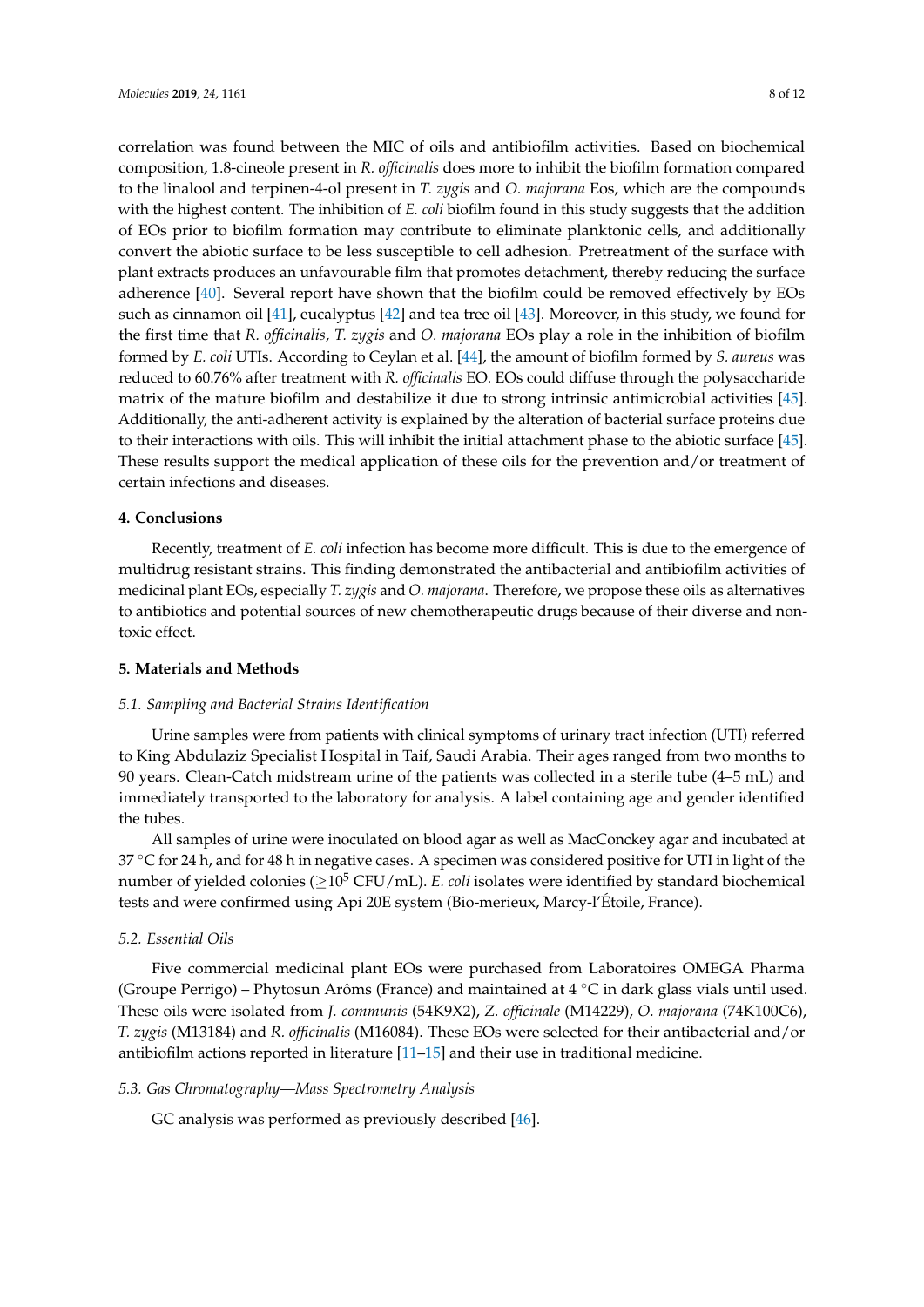## *5.4. Screening for Antibacterial Activity of Essential Oils*

#### 5.4.1. Disc Diffusion

Antibacterial activity was examined by the agar disc diffusion method [\[47\]](#page-11-13). Bacteria were first grown on Mueller Hinton plates at 37  $\degree$ C for 18–24 h prior to inoculation onto the nutrient agar. Bacterial suspensions were prepared in saline water and adjusted to 0.5 McFarland turbidity standards with a DENSIMAT (Bio-merieux, Marcy-l'Étoile, France).

Bacterial inoculums were streaked onto Mueller–Hinton agar (MHA) agar plates using a sterile swab. A sterile filter disc (diameter 6 mm, Whatman paper N<sup>°</sup> 3) was used. The disc was impregnated by the tested EOs (10 µL /disc). The Petri dishes were placed at  $4 °C$  for 1–2 h and then incubated at  $37 \degree$ C for 18–24 h. Antibacterial activity was evaluated by measuring the zone of growth inhibition around the discs after 24 h of incubation at 37 ◦C. Standard discs (6 mm diameter) of the antibiotic Gentamycin (10 µg) served as positive antibacterial control. Inhibition zone diameters around each disc were taken as a measure of antibacterial activity.

Inhibitory action was categorized according to the zone of inhibition (ZI) as described by El-Deeb et al. [\[48\]](#page-11-14). These categories were: Strong inhibitory action (++++), ZI >/=22 mm; complete inhibitory action  $(+++)$ , ZI = 18–21 mm; partial inhibitory action  $(+)$ , ZI = 14–17 mm, slight inhibitory action  $(+)$ , ZI  $\leq$  13 mm or no inhibitory action (-), ZI = 0. Each experiment was carried out in triplicate and the mean diameter of the inhibition zone was recorded.

#### 5.4.2. Determination of MIC and MBC

The minimal inhibition concentration (MIC) and the minimal bactericidal concentration (MBC) values were determined for all isolates as described by Gulluce et al. [\[49\]](#page-11-15). Bacterial strain inoculums were prepared from 12 h broth cultures and suspensions were adjusted to 0.5 McFarland standard turbidity. EOs were first diluted to the highest concentration  $(50 \text{ mg/mL})$  to be tested, and then serial two-fold dilutions were made in 5 mL of nutrient broth with concentrations ranging from 0.012–50 mg/mL. The 96-well plates were prepared by dispensing 95  $\mu$ L of nutrient broth and 5  $\mu$ L of the inoculum into each well. A 100 µL aliquot from the stock solutions of each EO was added into the first well. Then,  $100 \mu L$  from the serial dilutions were transferred into 11 consecutive wells. The last well was used as the negative control containing 195 µL of nutrient broth without EO and 5 µL of the inoculum. The final volume in each well was 200  $\mu$ L. The plates were incubated at 37 °C for 18–24 h. The experiment was carried out in duplicate. The MIC was defined as the lowest concentration of the compounds to inhibit the growth of the microorganisms. The MBC values were determined by subculturing 20 µL from clear wells of the MICs test on MHA. MBC values were defined as the lowest concentration of sample, which resulted in  $\geq$ 99.9% kill of the initial inoculum [\[50\]](#page-11-16). The experiments were carried out in triplicates.

## *5.5. Biofilm Formation*

Biofilm formation by *E. coli* isolates was determined using 96-well microtiter plates, as described previously [\[51\]](#page-11-17). Strains were grown in Trypticase Soy broth (TSB, Pronadisa, Spain). Following overnight incubation at 37 ◦C, the optical density (OD600) of bacterial culture was measured. An overnight culture, grown in TSB at 37 °C, was diluted to 1:100 in TSB supplement with 2%  $(w/v)$  glucose. 200 µL of cell suspensions was transferred in a U-bottomed 96-well microtiter plate (Nunc, Roskilde, Denmark). Each strain was tested in triplicate. Wells with sterile TSB alone served as controls. After incubation at 37 ◦C for 24 h, the cultures were removed and the plates were washed twice with phosphate-buffered saline (7 mM  $\text{Na}_2\text{HPO}_4$ , 3 mM  $\text{Na}$ H<sub>2</sub>PO<sub>4</sub> and 130 mM NaCl at pH 7.4) to remove non-adherent cells and dried in an inverted position. Adherent cells were fixed with 95% ethanol and stained with 100  $\mu$ L of 1% crystal violet (Merck, France) for 5 min. The excess stain was rinsed and poured off and the wells were washed three times with 300 µL of sterile distilled water. The water was then cleared and the microplates were air-dried. The optical density of each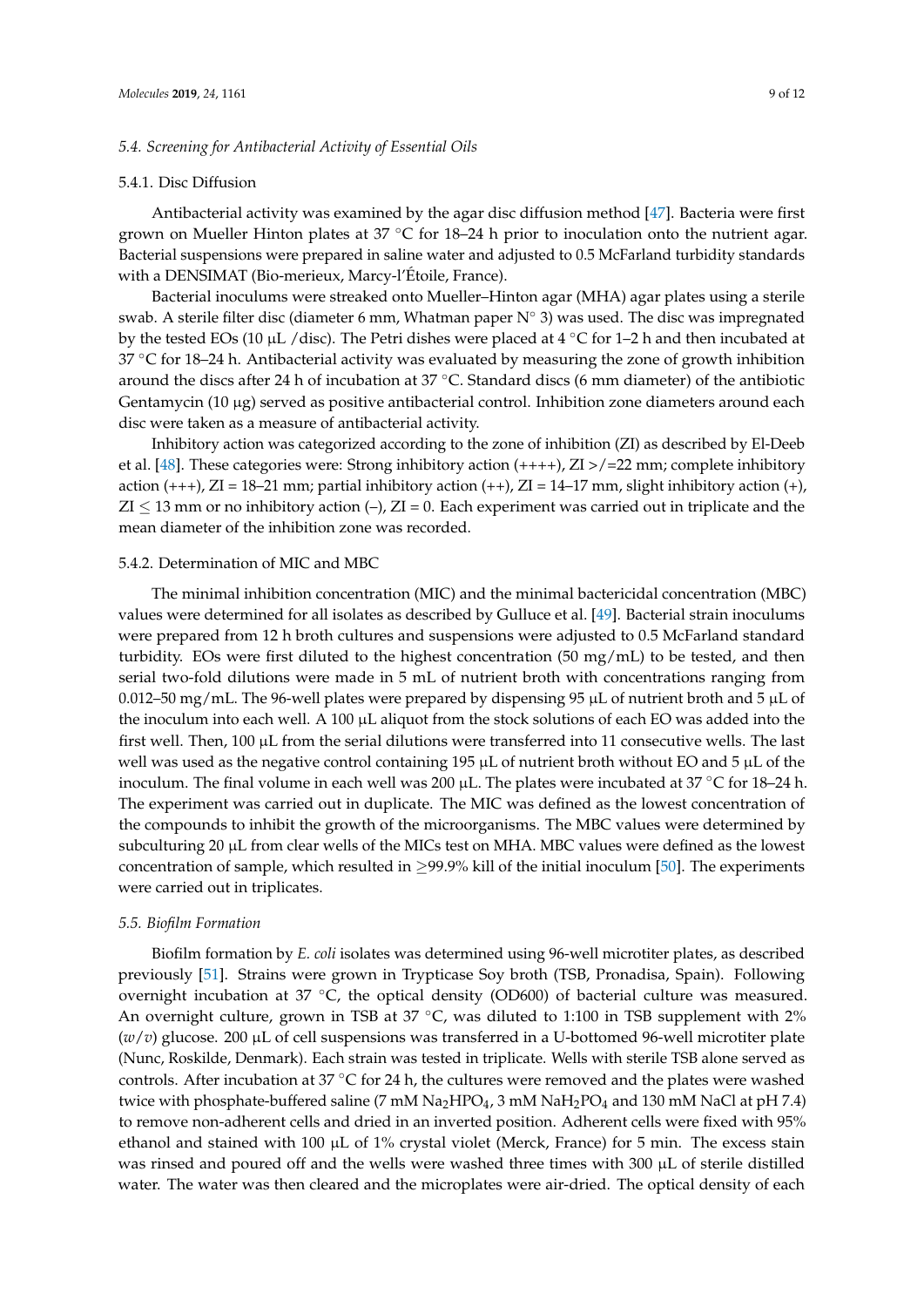well was measured at 570 nm (OD570) using an automated Multiskan reader (GIO. DE VITA E C, Rome, Italy). Biofilm formation was interpreted as highly positive (OD570  $\geq$  1), low-grade positive  $(0.1 \leq$  OD570 < 1), or negative (OD570 < 0.1).

#### *5.6. Inhibition of Biofilm Formation*

One hundred microliters of the EOs emulsified in TSB supplement with 2% glucose were added to the U-bottomed 96-well microtiter plate containing 100  $\mu$ L of bacterial suspensions (10<sup>8</sup> CFU/ mL) in each well. The final concentrations of the EOs were equivalent to MIC and the final volume was 200 µL per well. The assays were conducted in triplicate. After incubation of microplates at  $37^{\circ}$ C for 24 h, the formed biofilm was quantified by crystal violet as described previously. Controls were prepared by replacing the inoculums volume by TSB, and EOs by sterile water. Inhibition of biofilm was determined from the formula described by Jadhav et al. [\[52\]](#page-11-18):

$$
\% Inhibition = 100 - \left(\frac{OD570 \, sample}{OD570 \, control} \times 100\right)
$$

#### *5.7. Statistical Analysis*

Statistical analysis was conducted using analysis of variance (ANOVA). Pearson's simple linear correlation coefficient (*r*) and their significance (*p*) were calculated using SPSS 20.

**Author Contributions:** F.B.A. and R.L. conceived and designed the experiments; R.L. and B.O.A.-S. performed the experiments; Y.A.-S. analyzed the results with the software, F.B.A. wrote, reviewed and edited the paper.

**Funding:** This research received no external funding.

**Acknowledgments:** The authors would like to thank the teams at the microbiological analysis laboratory at King Abdulaziz Specialist Hospital, Taif, Saudi Arabia for help in sampling and bacterial isolation and Laboratoires OMEGA Pharma (Groupe Perrigo) – Phytosun Arôms (France) for help in the GC–MS analysis.

**Conflicts of Interest:** The authors declare no conflict of interest.

#### **References**

- <span id="page-9-0"></span>1. Toro, C.S.; Farfan, M.; Contreras, I.; Flores, O.; Navarro, N.; Mora, G.C.; Prado, V. Genetic analysis of antibiotic-resistance determinants in multidrug-resistant *Shigella* strains isolated from Chilean children. *Epidemiol. Infect.* **2005**, *133*, 81–86. [\[CrossRef\]](http://dx.doi.org/10.1017/S0950268804003048) [\[PubMed\]](http://www.ncbi.nlm.nih.gov/pubmed/15724714)
- <span id="page-9-1"></span>2. Kunin, C.M. Urinary tract infections in females. *Clin. Infect. Dis.* **1994**, *18*, 1–12. [\[CrossRef\]](http://dx.doi.org/10.1093/clinids/18.1.1) [\[PubMed\]](http://www.ncbi.nlm.nih.gov/pubmed/8054415)
- <span id="page-9-2"></span>3. Foxman, B. Epidemiology of urinary tract infections: Incidence, morbidity, and economic costs. *Am. J. Med.* **2002**, *113*, S1–S5. [\[CrossRef\]](http://dx.doi.org/10.1016/S0002-9343(02)01054-9)
- <span id="page-9-3"></span>4. El-Kersh, T.A.; Marie, M.A.; Al-Sheikh, Y.A.; Al-Kahtani, S.A. Prevalence and risk factors of communityacquired urinary tract infections due to ESBL- producing Gram negative bacteria in an Armed Forces Hospital in Sothern Saudi Arabia. *JMMS* **2015**, *4*, 2315–5159.
- <span id="page-9-4"></span>5. Lin, E.; Bhusal, Y.; Horwitz, D.; Shelburne, S.A.; Trautner, B.W. Overtreatment of Enterococcal Bacteriuria. *Arch. Intern. Med.* **2012**, *172*, 33–38. [\[CrossRef\]](http://dx.doi.org/10.1001/archinternmed.2011.565)
- <span id="page-9-5"></span>6. Costerton, J.W.; Stewart, P.S.; Greenberg, E.P. Bacterial biofilms: A common cause of persistent infections. *Science* **1999**, *284*, 1318–1322. [\[CrossRef\]](http://dx.doi.org/10.1126/science.284.5418.1318) [\[PubMed\]](http://www.ncbi.nlm.nih.gov/pubmed/10334980)
- <span id="page-9-6"></span>7. Tabibian, J.H.; Gornbein, J.; Heidari, A.; Dien, S.L.; Lau, V.H.; Chahal, P.; Churchill, B.M.; Haake, D.A. Uropathogens and Host Characteristics. *J. Clin. Microbiol.* **2008**, *46*, 3980–3986. [\[CrossRef\]](http://dx.doi.org/10.1128/JCM.00339-08) [\[PubMed\]](http://www.ncbi.nlm.nih.gov/pubmed/18842936)
- <span id="page-9-7"></span>8. Stewart, P.S. Mechanisms of antibiotic resistance in bacterial biofilms. *Int. J. Med. Microbiol.* **2002**, *292*, 107–113. [\[CrossRef\]](http://dx.doi.org/10.1078/1438-4221-00196) [\[PubMed\]](http://www.ncbi.nlm.nih.gov/pubmed/12195733)
- <span id="page-9-8"></span>9. Flemming, H.; Wingender, J. The biofilm matrix. *Nat. Rev. Microbiol.* **2010**, *8*, 623–633. [\[CrossRef\]](http://dx.doi.org/10.1038/nrmicro2415)
- <span id="page-9-9"></span>10. Romling, U.; Balsalobre, C. Biofilm infections, their resilience to therapy and innovative treatment strategies. *J. Intern. Med.* **2012**, *272*, 541–561. [\[CrossRef\]](http://dx.doi.org/10.1111/joim.12004) [\[PubMed\]](http://www.ncbi.nlm.nih.gov/pubmed/23025745)
- <span id="page-9-10"></span>11. Pepeljnjak, S.; Kosalec, I.; Kalodera, Z.; Blazevic, N. Antimicrobial activity of juniper berry essential oil (*Juniperus communis* L., Cupressaceae). *Acta Pharm.* **2005**, *55*, 417–422. [\[PubMed\]](http://www.ncbi.nlm.nih.gov/pubmed/16375831)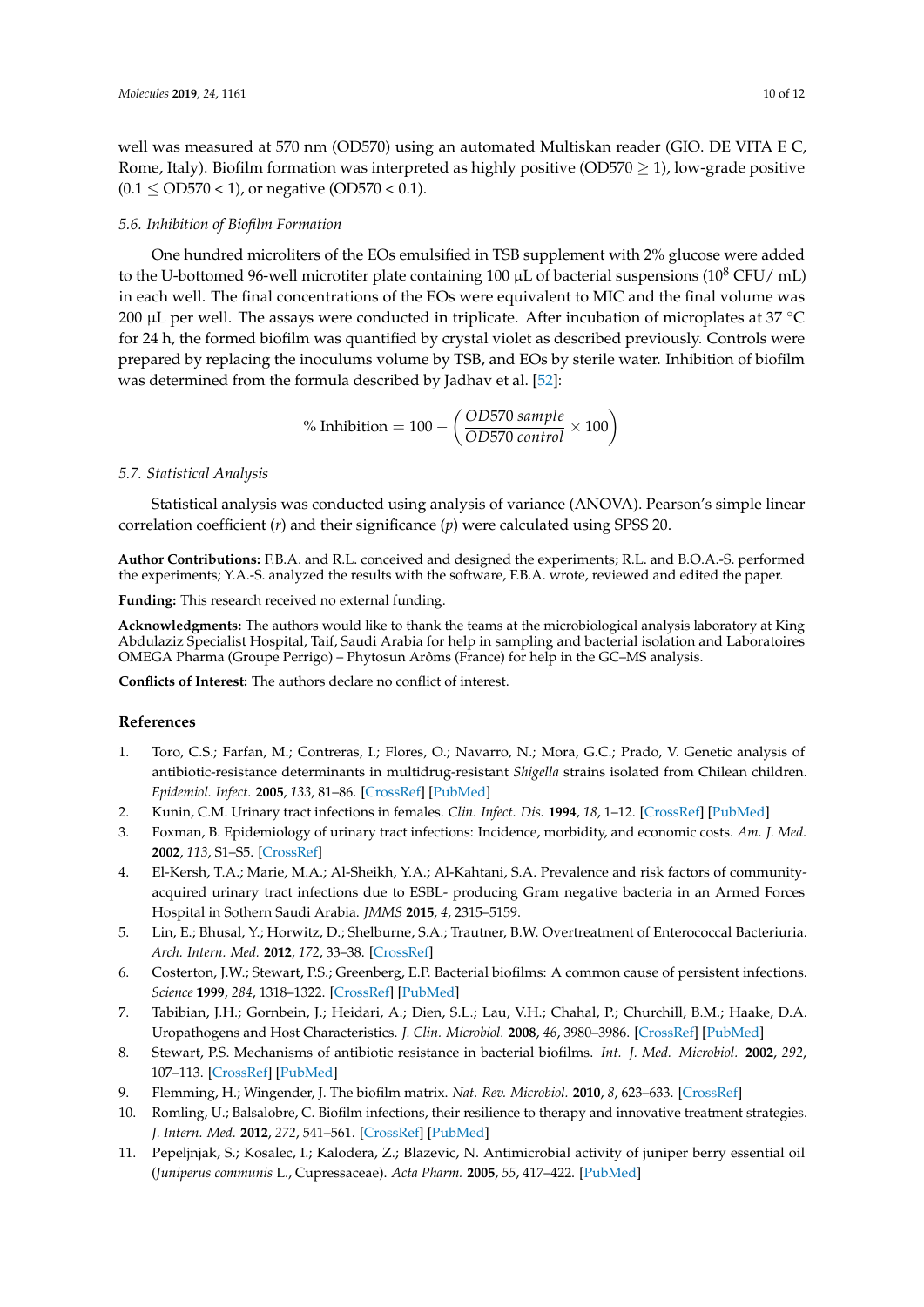- <span id="page-10-17"></span>12. Sivasothy, Y.; Chong, W.K.; Hamid, A.; Eldeen, I.M.; Sulaiman, S.F.; Awang, K. Essential oils of *Zingiber officinale* var. rubrum Theilade and their antibacterial activities. *Food Chem.* **2011**, *124*, 514–517. [\[CrossRef\]](http://dx.doi.org/10.1016/j.foodchem.2010.06.062)
- 13. Marquesa, J.L.; Volcãob, L.M.; Funcka, G.D.; Kroninga, I.S.; da Silvaa, W.P.; Fiorentinia, Â.M.; Ribeiroca, G.A. Antimicrobial activity of essential oils of *Origanum vulgare* L. and *Origanum majorana* L. against *Staphylococcus aureus* isolated from poultry meat. *Ind. Crops. Prod.* **2015**, *77*, 444–450. [\[CrossRef\]](http://dx.doi.org/10.1016/j.indcrop.2015.09.013)
- 14. Yakoubi, S.; Cherrat, A.; Diouri, M.; EL Hilali, F.; Zair, T. Chemical composition and antibacterial activity of *Thymus zygis* subsp. gracilis (Boiss.) R. Morales essential oils from Morocco. *Med. J. Chem.* **2014**, *3*, 746–758.
- <span id="page-10-0"></span>15. Jardak, M.; Elloumi-Mseddi, J.; Aifa, S.; Mnif, S. Chemical composition, anti-biofilm activity and potential cytotoxic effect on cancer cells of *Rosmarinus officinalis* L. essential oil from Tunisia. *Lipids Health Dis.* **2017**, *16*, 190. [\[CrossRef\]](http://dx.doi.org/10.1186/s12944-017-0580-9) [\[PubMed\]](http://www.ncbi.nlm.nih.gov/pubmed/28969677)
- <span id="page-10-1"></span>16. Abdalá, A.E.; Roozen, J.P. The effects of stabilized extracts of sage and oregano on the oxidation of salad dressings. *Eur. Food Res. Technol.* **2011**, *212*, 551–560. [\[CrossRef\]](http://dx.doi.org/10.1007/s002170100288)
- 17. Burt, S. Essential oils: Their antibacterial properties and potential applications in foods-a review. *Inter. J. Food Microbiol.* **2004**, *94*, 223–253. [\[CrossRef\]](http://dx.doi.org/10.1016/j.ijfoodmicro.2004.03.022)
- 18. Cowan, M.M. Plant products as antimicrobial agents. *Clin. Microbiol. Rev.* **1999**, *12*, 564–565. [\[CrossRef\]](http://dx.doi.org/10.1128/CMR.12.4.564) [\[PubMed\]](http://www.ncbi.nlm.nih.gov/pubmed/10515903)
- <span id="page-10-2"></span>19. Kordali, S.; Kotan, R.; Mavi, A.; Cakir, A.; Ala, A.; Yildirim, A. Determination of the chemical composition and antioxidant activity of the essential oil of *Artemisia dracunculus* and of the antifungal and antibacterial activities of turkish *Artemisia absinthium*, *A. dracunculus*, *Artemisia santonicum*, and *Artemisia spicigera* essential oils. *J. Agric. Food Chem.* **2005**, *53*, 9452–9458. [\[PubMed\]](http://www.ncbi.nlm.nih.gov/pubmed/16302761)
- <span id="page-10-3"></span>20. Prabuseenivasan, S.; Jayakumar, M.; Ignacimuthu, S. In vitro antibacterial activity of some plant essential oils. *BMC Compl. Altern. Med.* **2006**, *6*, 39. [\[CrossRef\]](http://dx.doi.org/10.1186/1472-6882-6-39)
- <span id="page-10-4"></span>21. Wojnicz, D.; Kucharska, A.Z.; Sokól-Letowska, A.; Kicia, M.; Tichaczek-Goska, D. Medicinal plants extracts affect virulence factors expression and biofilm formation by the uropathogenic *Escherichia coli*. *Urol. Res.* **2012**, *40*, 683–697. [\[CrossRef\]](http://dx.doi.org/10.1007/s00240-012-0499-6) [\[PubMed\]](http://www.ncbi.nlm.nih.gov/pubmed/22915095)
- <span id="page-10-5"></span>22. Kim, H.S.; Park, H.D. Ginger extract inhibits biofilm formation by *Pseudomonas aeruginosa* PA14. *PLoS ONE* **2013**, *8*, e76106. [\[CrossRef\]](http://dx.doi.org/10.1371/journal.pone.0076106) [\[PubMed\]](http://www.ncbi.nlm.nih.gov/pubmed/24086697)
- <span id="page-10-6"></span>23. Huma, J.; Fohad, M.H.; Iqbal, A. Antibacterial and antibiofilm activity of some Essential oils and compounds against clinical strains of *Staphylococcus aureus*. *J. Biomed.* **2014**, *1*, 65–71.
- <span id="page-10-7"></span>24. Nazzaro, F.; Fratianni, F.; De Martino, L.; Coppola, R.; De Feo, V. Effect of essential oils on pathogenic bacteria. *Pharmaceuticals* **2013**, *6*, 1451–1474. [\[CrossRef\]](http://dx.doi.org/10.3390/ph6121451) [\[PubMed\]](http://www.ncbi.nlm.nih.gov/pubmed/24287491)
- <span id="page-10-8"></span>25. Tiwari, B.K.; Valdramidis, V.P.; O'Donnel, C.P.; Muthukumarappan, K.; Bourke, P.; Cullen, P.J. Application of natural antimicrobials for food preservation. *J. Food Chem.* **2009**, *57*, 5987–6000. [\[CrossRef\]](http://dx.doi.org/10.1021/jf900668n) [\[PubMed\]](http://www.ncbi.nlm.nih.gov/pubmed/19548681)
- <span id="page-10-9"></span>26. Bano, K.; Khan, J.; Begum, R.H.; Munir, S.; Akbar, N. Patterns of antibiotic sensitivity of bacterial pathogens among urinary tract infections (UTI) patients in a Pakistani population. *J. Microbiol. Res.* **2012**, *6*, 414–420.
- <span id="page-10-10"></span>27. Ramanath, K.; Shafiya, S. Prescription pattern of antibiotic usage for urinary tract infection treated in a rural tertiary care hospital. *J. Pharm.* **2011**, *2*, 57–63.
- <span id="page-10-11"></span>28. Iqbal, T.; Naqvi, R.; Akhter, S.F. Frequency of urinary tract infection in renal transplant recipients and effect on graft function. *J. Pak. Med.* **2010**, *10*, 826–829.
- <span id="page-10-12"></span>29. Daoud, Z.; Afif, C. *Escherichia coli* Isolated from Urinary Tract Infections of Lebanese Patients between 2000 and 2009: Epidemiology and Profiles of Resistance. *Chemother. Res. Pract.* **2011**, *2011*, 218431. [\[CrossRef\]](http://dx.doi.org/10.1155/2011/218431) [\[PubMed\]](http://www.ncbi.nlm.nih.gov/pubmed/22295204)
- <span id="page-10-13"></span>30. Kumar, M.; Lakshmi, V.; Rajagopalan, R. Occurrence of extended spectrum β-lactamases among *Enterobacteriaceae* spp. isolated at a tertiary care Institute. *J. Med. Microbiol.* **2006**, *24*, 208–211.
- <span id="page-10-14"></span>31. Pattnaik, S.; Subramanyam, V.R.; Bapaji, M.; Kole, C.R. Antibacterial and antifungal activity of aromatic constituents of essential oils. *Microbios* **1997**, *89*, 39–46.
- <span id="page-10-15"></span>32. Ouedrhiria, W.; Mounyr, B.; Harkib, H.; Mojac, S.; Grechea, H. Synergistic antimicrobial activity of two binary combinations of marjoram, lavender, and wild thyme essential oils. *Int. J. Food Prop.* **2017**, *12*, 3149–3158. [\[CrossRef\]](http://dx.doi.org/10.1080/10942912.2017.1280504)
- <span id="page-10-16"></span>33. Santoyo, S.; Cavero, S.; Jaime, L.; Ibanez, E.; Senorans, F.J.; Reglero, G. Chemical composition and antimicrobial activity of *Rosmarinus officinalis* L. essential oil obtained via supercritical fluidextraction. *J. Food Prot.* **2005**, *68*, 790–795. [\[CrossRef\]](http://dx.doi.org/10.4315/0362-028X-68.4.790)